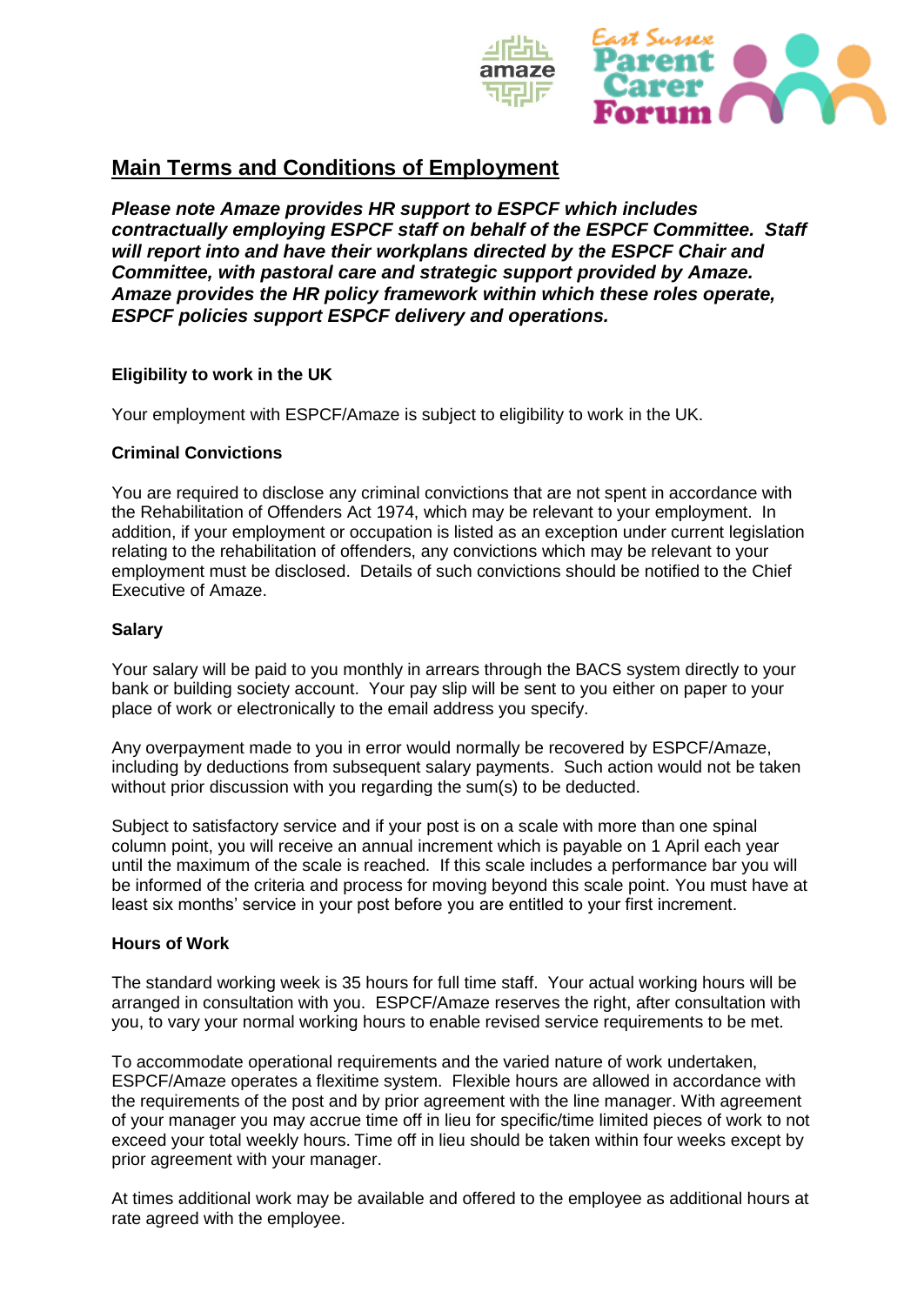

Any employee wishing to engage in any form of additional paid work with another employer or organisation should seek permission from their line manager if they believe their combined working hours exceed 48 hours per week for monitoring purposes under the Working Time Regulations.

Staff whose daily working time is over six consecutive hours are entitled to receive an unpaid rest break of a minimum of 20 minutes, which should not be taken at the beginning or the end of the day. These meal breaks and any other breaks taken do not form part of your working week. No member of staff will be required to work in excess of 48 hours per week averaged over a 17 week period. This 17 week period excludes periods of leave including annual leave, maternity leave and sickness absence.

## **Place of Work**

You may be required to work at any reasonable location in East Sussex where ESPCF/Amaze is undertaking its business.

#### **Holidays**

In addition to your stated annual leave entitlement you will receive a paid holiday on or in respect of the statutory public holidays applicable in England, local discretionary holidays and days when ESPCF/Amaze is closed in the interests of efficiency. The holiday year is from 1 April to 31 March and you will be expected to take your entitlement during this period by arrangement with your manager. All leave including paid public holidays is calculated on a pro rata basis for part time employees.

In the year in which your employment commences or terminates, your holiday entitlement will accrue on a pro-rata basis for each completed month of service. On the termination of your employment, you may receive payment for any holiday accrued but not taken. This will be at the discretion of your manger. Alternatively, you will be required to repay any holiday taken in excess of your accrued entitlement. Where possible, the amount will be deducted from your final salary/wage payment. Where your final salary/wage payment is less than the amount owed, you will be invoiced for the residual amount.

All requests for annual leave must be authorised by your line manager.

## **Period of Notice**

Your appointment can be terminated, except if you are dismissed for gross misconduct or subject to a shorter notice period during induction, by either side giving 4 weeks' notice unless a longer period has been specified in your offer of appointment. You should note that the amount of notice you are entitled to receive, as specified in your offer of appointment, may be overridden by the Employment Rights Act 1996 which entitles you to receive not less than one week's notice of termination of employment for each year of continuous service, up to a maximum of twelve weeks. You are entitled to receive the longer of these two periods of notice. If you wish to terminate your employment you should send written notice of resignation to your manager.

During any period of required notice ESPCF/Amaze reserves the right not to assign any work to you and is entitled to restrict your access to its premises, although this will not affect your right to receive your normal pay and other contractual benefits.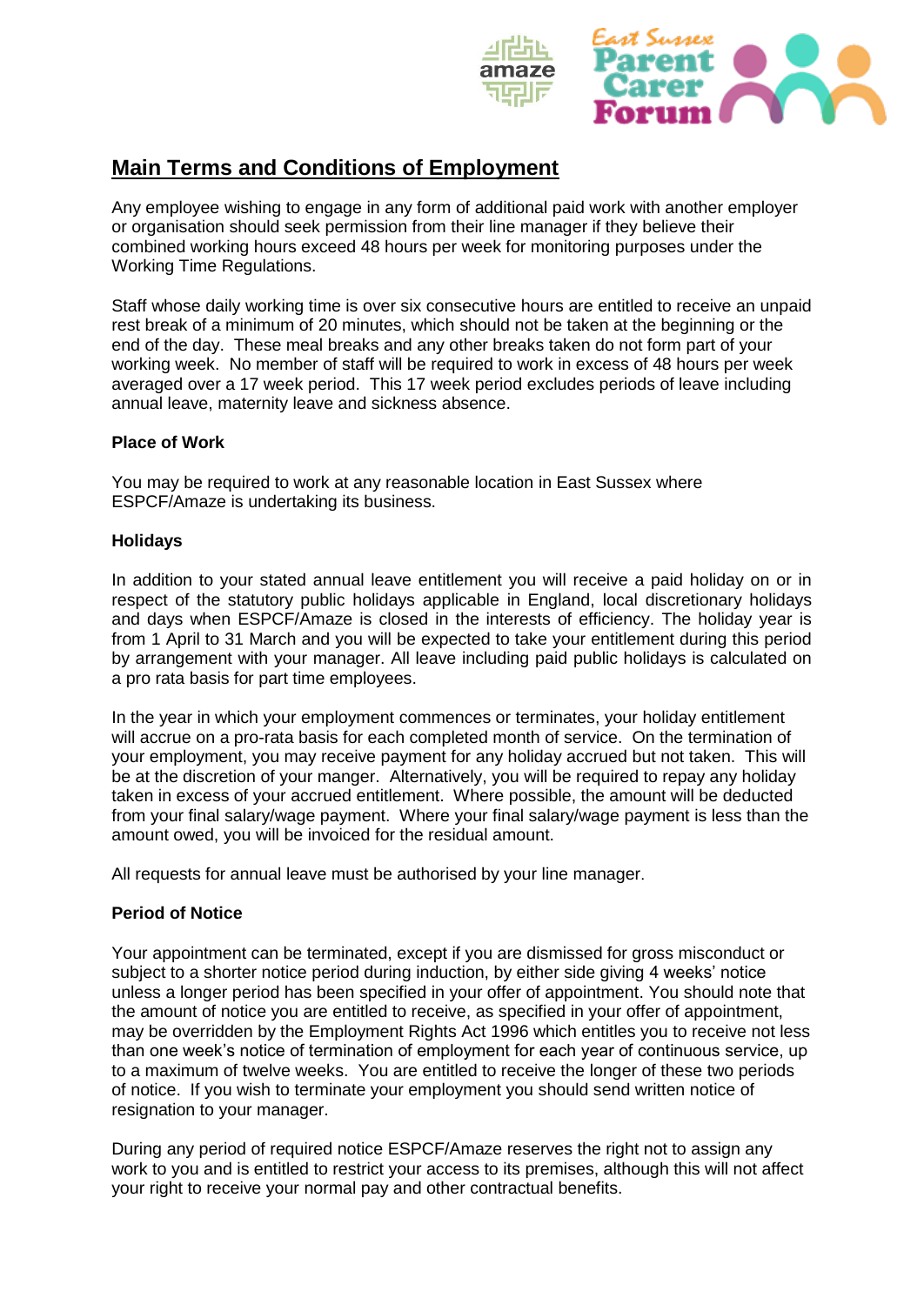

## **Probationary Period**

The first 3 months of your employment will be a probationary period, during which you will have regular meetings with your manager to assess your progress and plan the next stage of your development in the job. ESPCF/Amaze reserves the right to extend the probationary period if required. Failure to complete the probationary period satisfactorily may result in the termination of your employment.

During your probationary period your employment may be terminated by either side by giving the required written notice as specified in your offer of appointment. Notice periods for staff who do not have sufficient continuous service are shorter during the probationary review period.

#### **Pension Scheme**

After your probationary period, all eligible employees will be automatically enrolled into our preferred, contributory pension scheme and Amaze will make a contribution of up to 5%.

Further details about the pension scheme can be obtained from the Financial Controller.

#### **Maternity, Paternity, Adoption, Parental, Compassionate, Family and Carers Support Leave, and Time off for Public Duty Provisions**

Full details of these schemes and other leave are given in the Amaze policy folder.

## **Policies and procedures**

You are required to familiarise yourself with ESPCF/Amaze's polices and procedures as outlined in the policy folder and adhere to their requirements, in addition to those policies and procedures specifically mentioned in these terms and conditions. ESPCF/Amaze will update and add to these policies and procedures from time to time and will inform you of any changes. Failure to comply with any policy/procedure may result in disciplinary action and dismissal.

## **Health Requirements & Sickness Absence**

Subject to the provisions of Amaze's sick pay scheme and its procedures for sickness absence, you are contractually entitled to time off with pay if you are absent from work due to illness or injury. Full details of the scheme and procedures are available in the policy folder.

## **Confidentiality and Impartiality**

In the course of your duties you may have knowledge of, or access to, information which is confidential to ESPCF/Amaze. It is a term of your employment that this confidentiality must be respected and you are required to read and sign Amaze's confidentiality statement. Confidential information must not be published or divulged other than to an authorised person. In cases of doubt about what is confidential or who is authorised, the employee should consult their line manager. You must not use or attempt to use any confidential information for your own purposes; or to obtain or attempt to obtain any financial advantage (direct or indirect) from the disclosure of confidential information. Failure to adhere to this requirement may result in the appropriate disciplinary action being taken.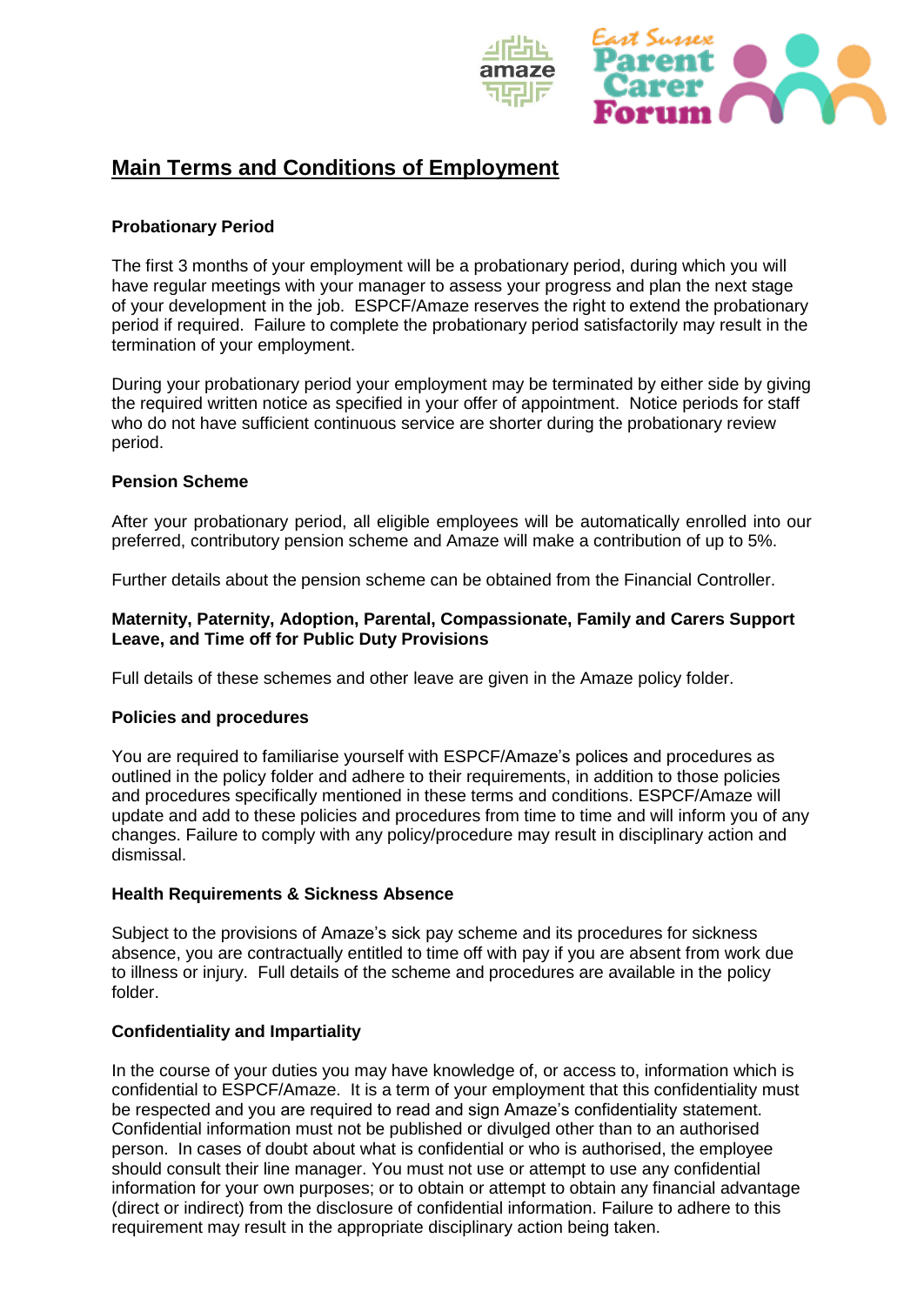

All confidential records, documents, and other papers, including copies or extracts, made or acquired by you in the course of your employment are the property of ESPCF/Amaze and must be returned to it when your employment terminates.

You are also expected to meet the requirements of Amaze's impartiality policy as given in the policy folder.

## **Equalities**

ESPCF/Amaze has an equalities policy as outlined in the policy folder and employees are expected to familiarise themselves with and co-operate in its implementation. ESPCF/Amaze has a commitment to provide appropriate training, support and consultation to this effect.

## **Staff Appraisal & Development**

ESPCF/Amaze's staff appraisal and development scheme is outlined in the policy folder. You are required to contribute to the process, both in relation to yourself, and in relation to any staff for whom you are responsible. Appropriate guidance and training will be made available. You will be expected to attend or complete such courses or training or to obtain such relevant experience as may be deemed appropriate in connection with your work at ESPCF/Amaze.

#### **Disciplinary Procedure**

ESPCF/Amaze expects the work performance and also the conduct of all employees to comply with and to conform to these conditions of service at all times. If these conditions are disregarded or requirements not met, ESPCF/Amaze has the right to discipline the employee concerned. Such cases will render the employee liable to the processes outlined in the disciplinary procedure which may involve dismissal. If it is necessary for disciplinary action to be taken against you, the steps to be followed will be those contained in the procedure detailed in the policy folder. If gross misconduct is suspected or where operational stability is at risk, the employee may be suspended on full pay, while the matter is investigated.

## **Capability Procedure**

ESPCF/Amaze's capability procedure covers cases of incapability or when an employee is no longer to able to meet their contractual requirements on grounds of ill health. In conjunction with an appraisal and development scheme, ESPCF/Amaze will handle such matters in as sympathetic and sensitive a manner as possible. If it is necessary for the capability policy to be invoked, the steps to be followed will be those contained in the procedure detailed in the policy folder.

## **Redundancy Procedure**

If it is necessary to consider dismissing you for reasons other than the failure successfully to complete your induction period, the termination of a fixed-term contract or through application of the disciplinary or capability policy, the procedure to be followed will be in accordance with the redundancy policy detailed in the policy folder.